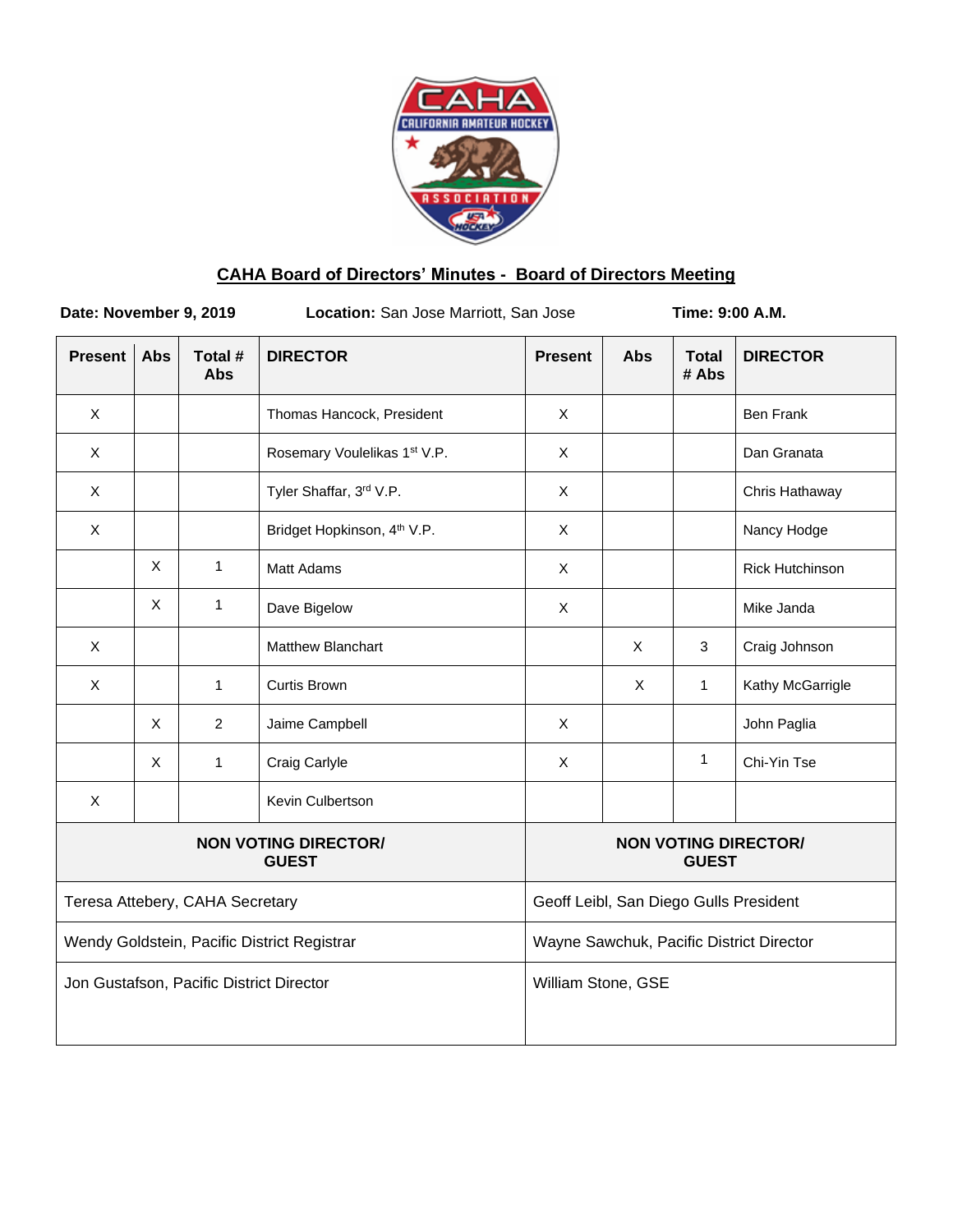Thomas Hancock called the meeting to order at 9:01 am. There are 14 directors present; therefore a quorum present. John Paglia motioned to approve the September minutes, 2nd by Rosemary Voulelikas **MOTION PASSED**

# **Treasurer Report – Chris Hays**

Chris distributed the current financial report. CAHA is now using Quickbooks for invoices, payments will direct deposit into the CAHA account.

The final tournament budget is coming and there will be an email vote for the final budget.

Rosemary Voulelikas asked if CAHA has ever considered doing scholarships. Tom responded that each league has their own and suggest a marker be added to the budget to discuss further once the final budget is approved. Perhaps CAHA suggests to each league to use funds from CAHA towards their scholarship programs.

# **Member Services; SafeSport & Screening – Jaime Campbell**

Jaime was unable to attend but sent a memo which was read aloud to the board. Highlights of the memo:

First Player Safety call with USA Hockey is in 2 weeks, so nothing to report at this time.

CAHA member services has a record year and memberships are paid in full.

As of November 7, there have been 27 Safesport reports. Last season, there were a total of 16. The previous high was 24 and that was during the first year of Safesport seven years ago. 24 of the 27 have been parents that believe coaches are abusing their children by not playing them. Some of the complaints are going back 2 or 3 years. We need to be preparing our coaches for this and if we are not, we are doing them a disservice.

Tom highlighted that 3 more reports came in last night. There has been 1 related to racial slur since the USA Hockey letter was sent. Safesport, match penalties and parent ejections are all up. Per Tom, CAHA needs to take harder line.

Jon Gustafson mentioned that we are doing 10x more to educate members on Safesport, so questions why the increase? What are we missing? What can we do? There is a general concern that we are seeing a lot of false allegations that could lead to losing volunteers, coaches and players.

Discussion took place that lead to Tom determining that CAHA needs to re-emphasis the Locker Room Monitor requirement. Tom will compose a letter to send to the leagues that needs to be distributed to all clubs.

### **Legal Counsel – Lance Burrow**

Tom thanked Lance Burrow for his years of work with CAHA, NORCAL and youth hockey.

Lance had nothing official to report. He pointed out that when Jaime decides to leave her role with Safesport, her replacement needs to be dedicated and proactive as they will have some big shoes to fill.

Geoff Leibl will be taking over the CAHA Legal Counsel role.

### **Discipline – Rosemary Voulelikas**

Discipline was OK in September; in October & November there were 3 sets of discipline meetings/hearings. There has been a lot of bad behavior in the stands especially at the 8U level. 601e3 (hateful language) is increasing. 5 of 6 hearings tomorrow are for this. Abuse of Officials; kicking and parent ejections are all increasing.

The discipline panel has been consistent with issuing the maximum penalty unless there is evidence or proof to overturn. Rosemary and Tom review all reports. Rosemary assesses and gets clarification whenever needed. There are officials on the panel as observers to provide feedback.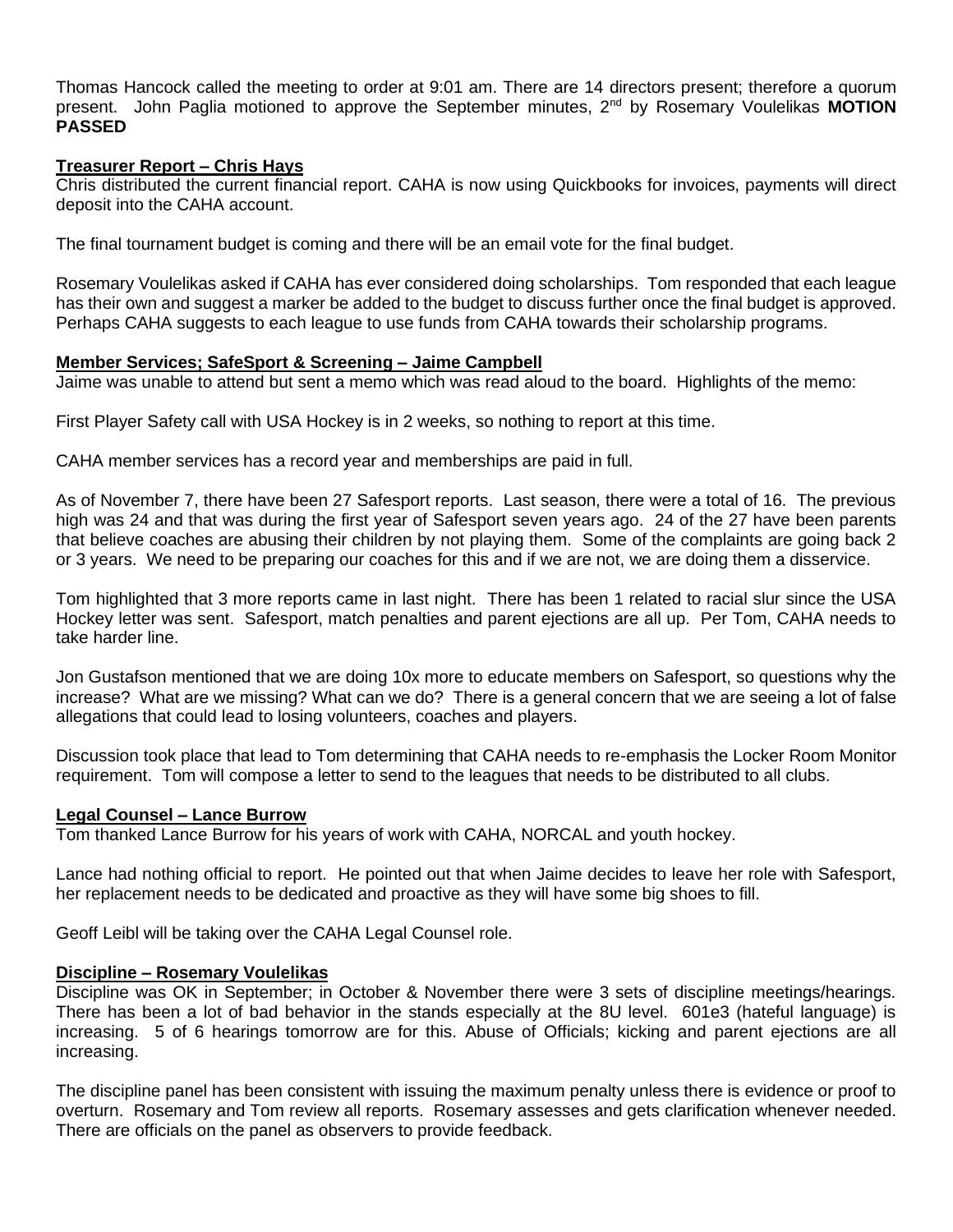## **ADM – Ben Frank**

Ben is putting together an ADM discussion group and would like representatives from as many clubs as possible. Ken Martel from USA Hockey will help lead discussions and there will be other speakers brought in. Calls will be held via ZOOM and will be recorded and distributed.

# **Officials – Mark Mauro**

Mark was unable to attend.

## **Youth Council – Sandy Blumberg**

Sandy was unable to attend. Kevin Culbertson ran the Youth Council meeting last night.

Bridget Hopkinson distributed the Youth Council recommendations for playoffs.

- Tier I National Bound & A/BB/B States Rosemary motioned to approve San Jose; 2<sup>nd</sup> by Kevin MOTION **PASSED**
- Tier I non-NTB and High School NTB Rosemary motioned to approve Riverside; 2<sup>nd</sup> by Kevin MOTION **PASSED**
- Playdowns Kevin motioned to approve Simi for 12's & 14's & Valencia for 16's & 18's; 2<sup>nd</sup> by Rosemary **MOTION PASSED**
- Tier II States Kevin motioned to approve Escondido; 2nd by Nancy Hodge **MOTION PASSED**
- Girls still need a location and may do vote by email

# **Tier Commissioner – Kevin Culbertson**

Kevin mentioned that he is seeing an increase is parent ejections.

# **High School – Rosemary Voulelikas**

Rosemary reminded everyone of the November 15 deadline for High School to submit for National Bound teams.

### **Girls/Women's – Bridget Hopkinson**

Bridget brought up that 19U teams can no longer play and Adult Women's team per USA Hockey.

### **Pacific District – Wayne Sawchuk**

Wayne is a new Pacific District Director located in Alaska. He took over Flint Doungchak's position. Wayne is working the Player Development camp. He would like to see more representation from California at the USA Hockey camps.

One aspect of the camps is a coaching mentor program. The mentee will receive their Level 4 CEP and it is a great opportunity for younger coaches.

Girls Summit will be held February 7-8 in Irvine.

### **Pacific District Registrar – Wendy Goldstein**

Wendy stated that California has over 25K paid registrations. We are 56% of the Pacific District. The Pacific District is up 4.5% from last year. Washington is up due to the NHL coming to Seattle.

There are 2 seats up for the Pacific District election this year. Kris Knauss and Wayne Sawchuk. California cannot add another seat due to the limit of 2 seats per state and we are represented by Jon Gustafson and Steve Laing.

Wendy reminded everyone to claim your members.

### **Appeals**

Tom sent documents and video to the voting directors. Original decision of the Discipline Committee was upheld.